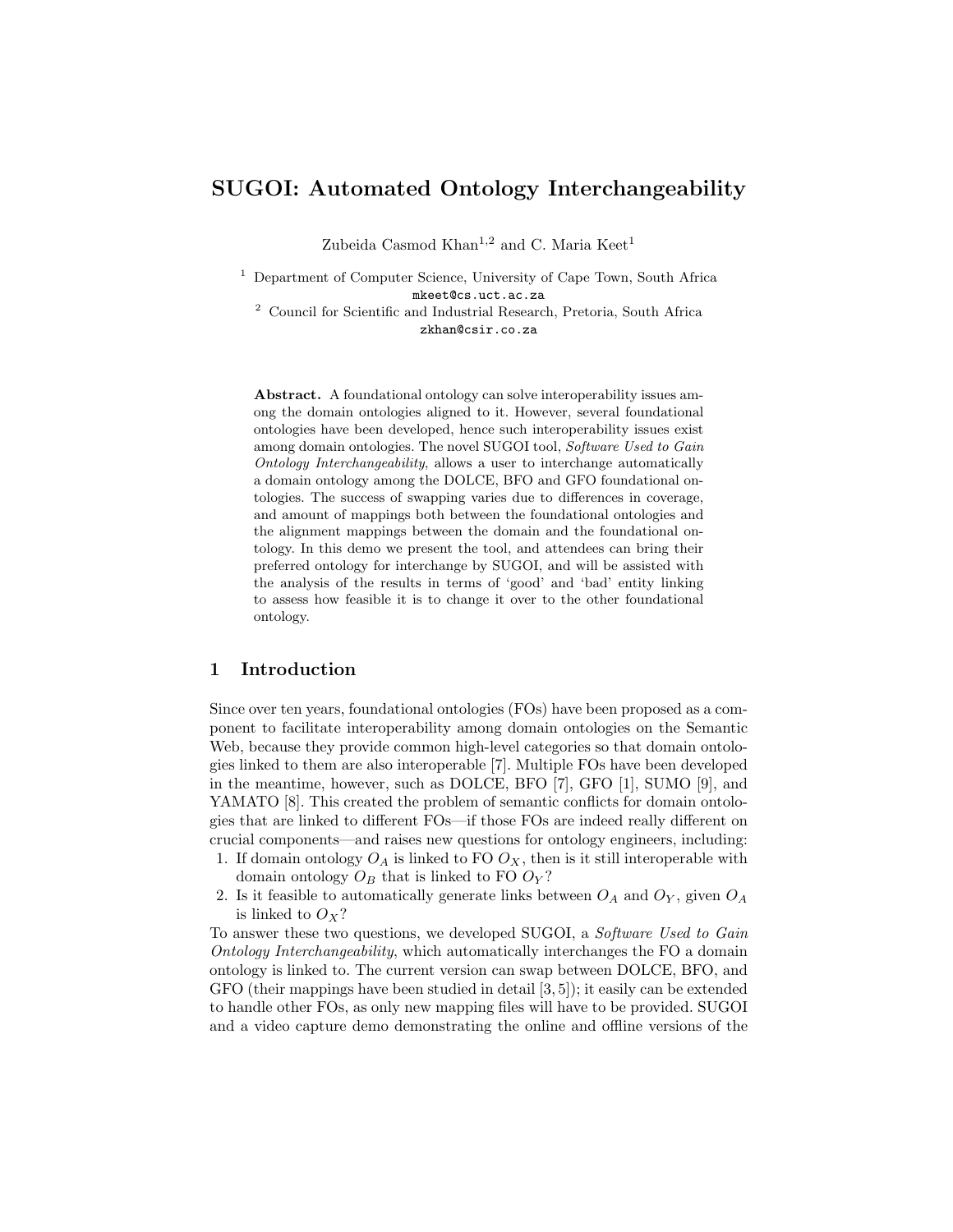tool are accessible from the FO library ROMULUS at http://www.thezfiles.co. za/ROMULUS/ontologyInterchange.html. The remainder of this paper outlines the design of SUGOI, provides an example and implementation and demo details.

## 2 Design of SUGOI

SUGOI interchanges domain ontologies between DOLCE, BFO, and GFO, which are all stored as OWL files. This requires mappings between the selected FOs, for which we use the results obtained by  $[3, 5]$ : its equivalence and subsumption mappings between entities in the three different ontologies have been investigated in detail, are logically consistent, and are available as machine-processable OWL files from the ontology repository ROMULUS [4].

Several ontology files are being used in the interchangeability being:

- The Source Ontology ( ${}^s\mathcal{O}$ ) to be interchanged, comprising the Source Domain Ontology ( ${}^s\mathcal{O}_d$ ) and the Source Foundational Ontology ( ${}^s\mathcal{O}_f$ ), and any equivalence or subsumption mappings between entities in  ${}^s\mathcal{O}_d$  and  ${}^s\mathcal{O}_f$ .
- The Target Ontology ( ${}^t$ O) that has been interchanged, comprising the Target Domain Ontology (<sup>t</sup> $\mathcal{O}_d$ ), the chosen *Target Foundational Ontology* (<sup>t</sup> $\mathcal{O}_f$ ), and any equivalence or subsumption mappings between entities in  ${}^t\mathcal{O}_d$  and  ${}^t\mathcal{O}_f$ .
- Mapping ontology: the mapping ontology between the  ${}^s\mathcal{O}_f$  and the  ${}^t\mathcal{O}_f$ .
- Domain entity: an entity (class or property) from  ${}^s\mathcal{O}_d$  or  ${}^t\mathcal{O}_d$ .

The SUGOI algorithm accepts a  ${}^s\mathcal{O}$  consisting of a  ${}^s\mathcal{O}_d$  linked to a  ${}^s\mathcal{O}_f$  and interchanges it to a <sup>t</sup>O with a different <sup>t</sup>O<sub>f</sub>. SUGOI has twenty consistent mapping files [3] pre-loaded to interchange between DOLCE, BFO and GFO modules, and accesses the remainder of the ontology files either by loading the ontology from the online URI, or from an offline file, depending on the version in use (see below). After the interchange process, all the domain entities from the  ${}^s\mathcal{O}_d$  are present in the <sup>t</sup> $\mathcal{O}_d$ . SUGOI links domain entities from the <sup>s</sup> $\mathcal{O}_d$  to the <sup>t</sup> $\mathcal{O}_f$  by mapping a domain entity's superentity in the  ${}^s\mathcal{O}_f$  to its corresponding superentity in the  ${}^t\mathcal{O}_f$  using the mapping ontology. If the domain entity's superentity does not have a mapping entity, SUGOI then looks for a corresponding mapping entity at a higher level up in the taxonomy. Thus, eventually, the domain entity from the  ${}^s\mathcal{O}_d$  is mapped with on-the-fly subsumption.

The source and two output ontologies are shown for sao:Membrane Surface from the SAO ontology in Fig 1, interchanged to DOLCE and GFO. The next example illustrates the process in sequence for the DMOP ontology [2].

Example 1. The basic steps of the algorithm for interchanging between DOLCE to GFO are as follows, using the data mining DMOP ontology [2] as an example:

- 1. Create a new ontology file, a  ${}^t\mathcal{O}$ : dmop-gfo.owl.
- 2. Copy the entire  ${}^tO_f$  to the  ${}^tO$ : copy the GFO ontology into dmop-gfo.owl.
- 3. Copy the axioms from the  ${}^s\mathcal{O}_d$  to the  ${}^t\mathcal{O}$ : e.g., consider the axioms, axiom1: dmop:DecisionBoundary  $\Box$  dolce:abstract and axiom2: dmop:Strategy  $\Box$  dolce:Non PhysicalEndurant which exist in the  ${}^s\mathcal{O}$  DMOP. We add these axioms to the dmop-gfo.owl <sup>t</sup>O and they are referred to as 'new' axioms.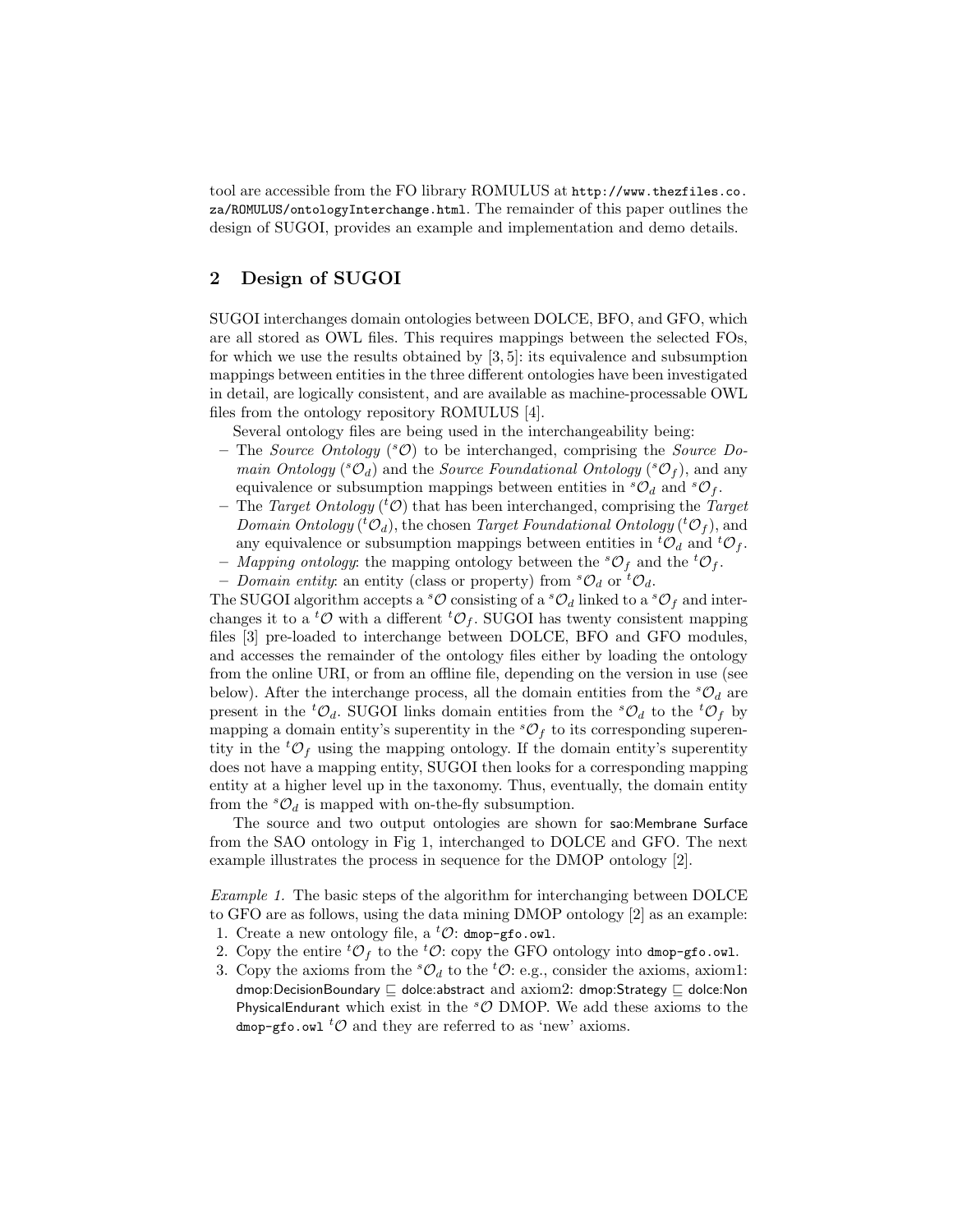

Fig. 1. The position of the sao:Membrane Surface class in source and target ontologies.

- 4. Change the 'new' axioms to reference  ${}^t\mathcal{O}_f$  entities, if mappings exist: for axiom1, there is an equivalence mapping between gfo: Abstract and dolce: abstract, hence we change axiom1 dmop:DecisionBoundary  $\sqsubseteq$  dolce:abstract to dmop: DecisionBoundary  $\sqsubseteq$  gfo:Abstract. For axiom2, there is no equivalence mapping between dolce:NonPhysicalEndurant and GFO entities; we skip this step.
- 5. If a mapping does not exist, perform on-the-fly subsumption: For axiom2, dolce:NonPhysicalEndurant has a superclass dolce:Endurant and the mapping ontology has dolce:endurant  $\equiv$  gfo:Presential, so dolce:NonPhysicalEndurant  $\sqsubseteq$  gfo:Presential is added to dmop-gfo.owl.
- 6. Delete entities that exist in the <sup>t</sup> $\mathcal O$  that are from the <sup>s</sup> $\mathcal O_f$  but do not appear in an axiom with entities from the  ${}^t\mathcal{O}_d$ , resulting in the final  ${}^t\mathcal{O}$ , dmop-gfo.owl. Delete the dolce:abstract entity from dmop-gfo.owl.

There are currently three platform-independent versions of SUGOI:

- 1. Applet: an online web version integrated into the ROMULUS repository [4].
- 2. Desktop online version: a platform independent jar file to be executed on a local machine, but requires internet connectivity.

3. Desktop offline version: a platform independent jar file to be executed on a local machine, and is bundled with foundational and mapping ontology files. SUGOI was developed in Java using the OWLAPI v3.5.0 in Netbeans IDE 8.0. The Applet of SUGOI is deployed online within any browser that has the Java TM Platform plugin installed and activated. The desktop versions of SUGOI are platform independent jar files with dependencies (all bundled together) that require minimal disk space, and Java runtime components installed. For future work, we consider creating a SUGOI Protégé plugin.

SUGOI generates not only a target ontology annotated with its provenance (that it automatically linked to a FO by SUGIO), but also a log file with the